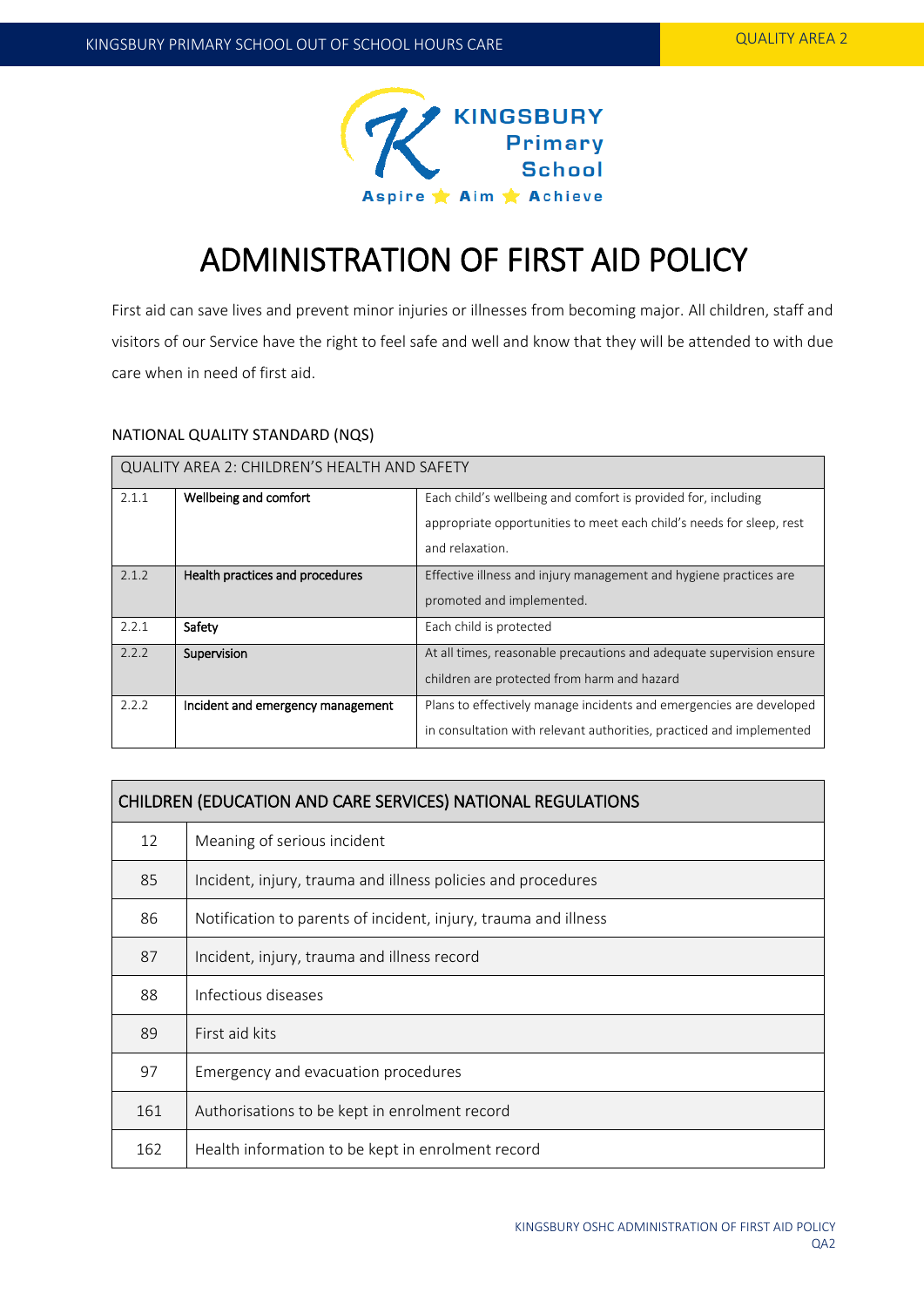| 168 | Education and care service must have policies and procedures  |  |
|-----|---------------------------------------------------------------|--|
| 174 | Prescribed information to be notified to Regulatory Authority |  |
| 176 | Time to notify certain information to Regulatory Authority    |  |

## RELATED POLICIES

- Incident, Illness, Accident and Trauma Policy
- **•** Family Communication Policy
- Administration of Medication Policy
- Supervision Policy
- Work Health and Safety Policy
- Anaphylaxis Management Policy
- Asthma Management Policy
- Health and Safety Policy
- Diabetes Management Policy
- Epilepsy Policy
- Responsible Person Policy

#### PURPOSE

Our Service has a duty of care to provide and protect the health and safety of children, families,

educators and visitors of the Service. Our Administration of First Aid Policy and associated procedures and practices aim to support Educators to:

- Preserve life
- Ensure that ill or injured persons are stabilised and comforted until medical assistance intervenes
- **Monitor ill or injured persons in the recovery stage**
- Apply additional first aid tactics if the condition does not improve
- Ensure the environment is safe and other people are not in danger of becoming ill or injured.

## **SCOPE**

This policy applies to children, families, staff, management, and visitors of the Service.

## IMPLEMENTATION

First aid is the emergency aid or treatment given to persons suffering illness or injury prior to obtaining professional medical services if required. First aid may also be required for people suffering psychological distress, such as during an anxiety attack or emotional breakdown. It includes emergency treatment, maintenance of records, dressing of minor injuries, recognition and reporting of health hazards and participation in safety programs. Legislation that governs the operation of approved Out of School Hours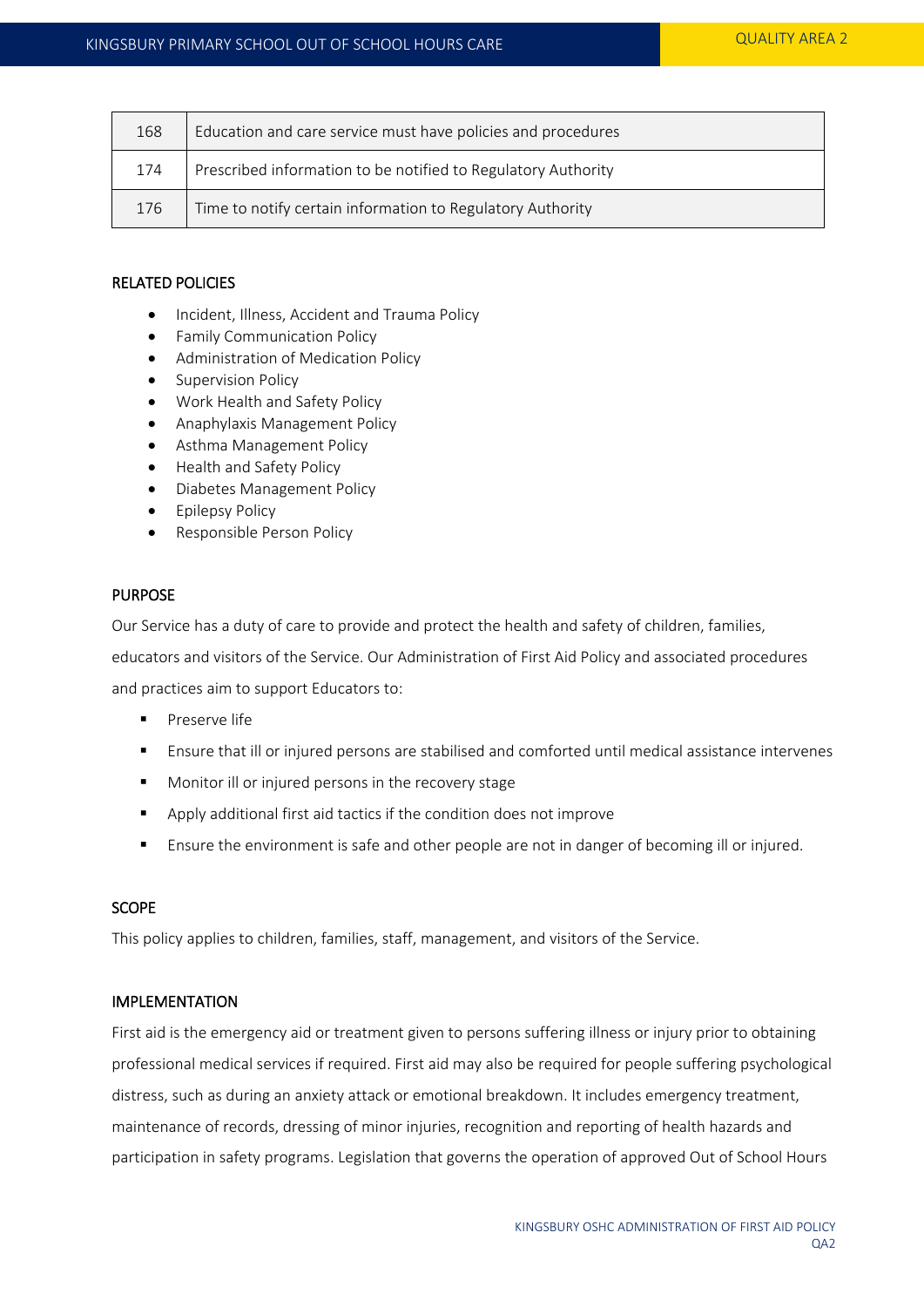services is based on the health, safety and welfare of children, and requires that children are protected from hazards and harm.

## OSHC management is responsible for:

- Appointing a nominated first aid officer
- Ensuring that at least one educator is in attendance at all times with current approved first aid qualifications and is immediately available at all times that children are being educated and cared for by the Service. This can be the same person who has anaphylaxis management training and emergency asthma management training.
- Ensuring a risk assessment is conducted prior to an excursion to identify risks to health, safety, or wellbeing and specifying how these risks will be managed and minimised.
- Ensuring that first aid training details are recorded and kept up to date on each staff member's record.
- Ensuring there is an induction process for all new staff, casual and relief staff, that includes providing information on the location of first aid kits and specific first aid requirements and individual children's allergies.
- Ensuring that parents are notified when practicable or within 24 hours if their child is involved in an incident, injury, trauma or illness at the Service and that details are recorded on the Incident, Injury, Trauma and Illness Record. Parents/guardians will be contacted as soon as possible when a child has suffered a head injury whilst at the Service.
- Ensuring the Regulatory Authorities are notified within 24 hours if a child is involved in a serious incident, injury, trauma or illness at the Service
- Ensuring that staff members are offered support and debriefing subsequent to a serious incident requiring the administration of first aid.
- Providing and maintain an appropriate number of up-to-date, fully-equipped first aid kits that meet Australian Standards, including a transportable first aid kit for excursions.
- Ensuring safety signs showing the location of first aid kits are clearly displayed.
- Ensuring that all educators approved first aid qualifications, anaphylaxis management training and emergency asthma management training are current and meet the requirements of the National Act and National Regulations and are approved by ACECQA.
- Ensuring that appropriate documentation is being recorded by Nominated/ Certified Supervisors in regard to incidents, injury, trauma and illnesses and the administration of first aid. Documentation of the following must be recorded;
	- . Name and age of the child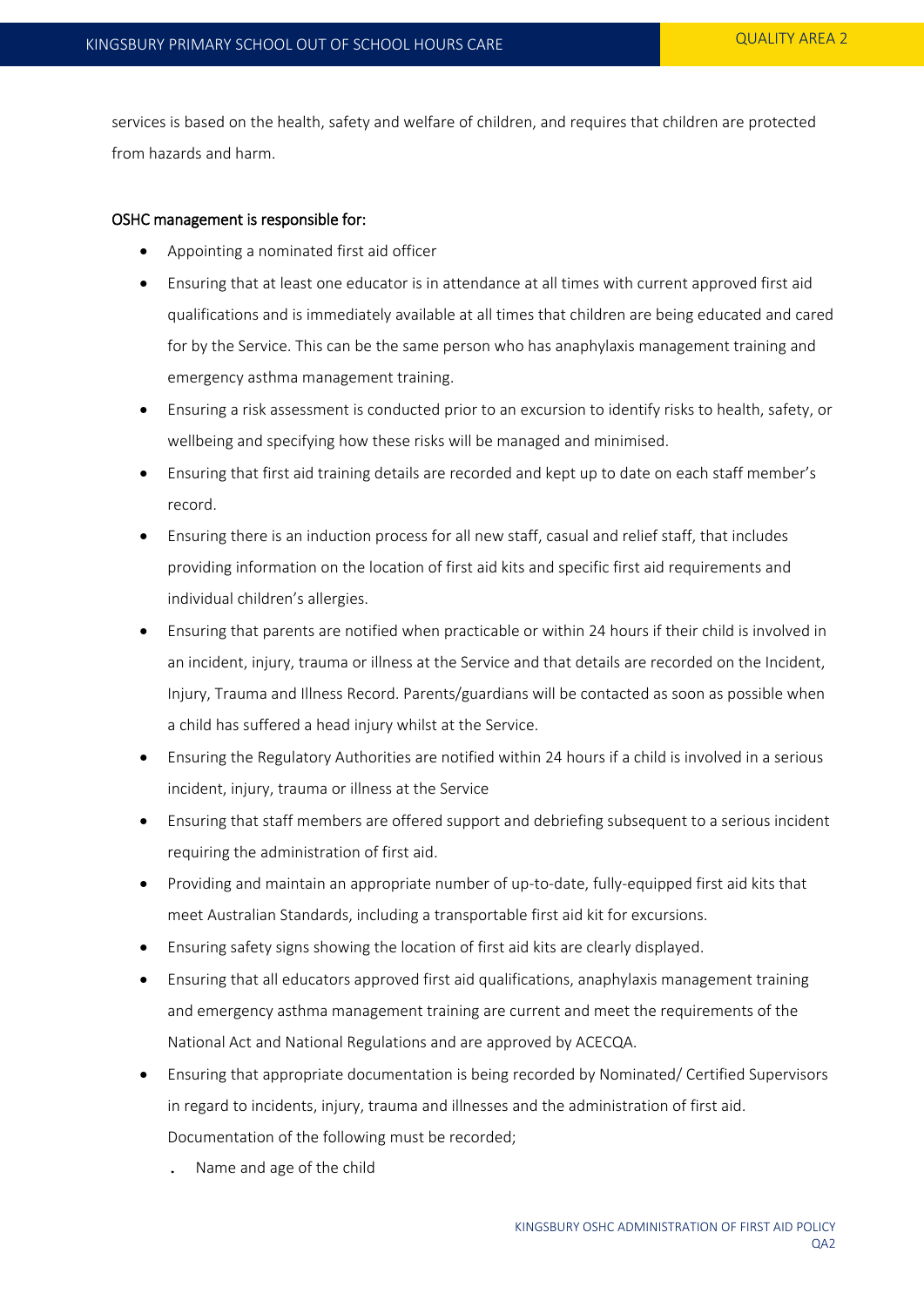- . Circumstances leading to the incident, injury, trauma or illness (including any symptoms)
- . Time and date
- . Details of action taken by the service including any medication administered, first aid provided or
- . Medical personnel contacted
- . Details of any witnesses
- . Names of any person the service notified or attempted to notify, and the time and date of this
- . Signature of the person making the entry, and time and date of this.

## OSHC Educators will:

- Implement appropriate first aid procedures when necessary
- Maintain current approved first aid qualifications, and qualifications in anaphylaxis management and emergency asthma management, as required
- Practice CPR and administration of an auto-injection device annually
- Ensure that all children are adequately supervised while providing first aid and comfort for a child involved in an incident or suffering trauma
- Ensure that the details of any incident requiring the administration of first aid are recorded on the Incident, Injury, Trauma and Illness Record accurately.

## Parents will:

- Sign Service records of accidents or injuries that have occurred, acknowledging they have been made aware of the incident and the first aid treatment that was given to their child.
- Provide the required information for the Service's medication record
- Provide written consent (via the enrolment record) for service staff to administer first aid and call an ambulance if required.
- Be contactable, either directly or through emergency contacts listed on the child's enrolment record, in the event of an incident requiring the administration of first aid.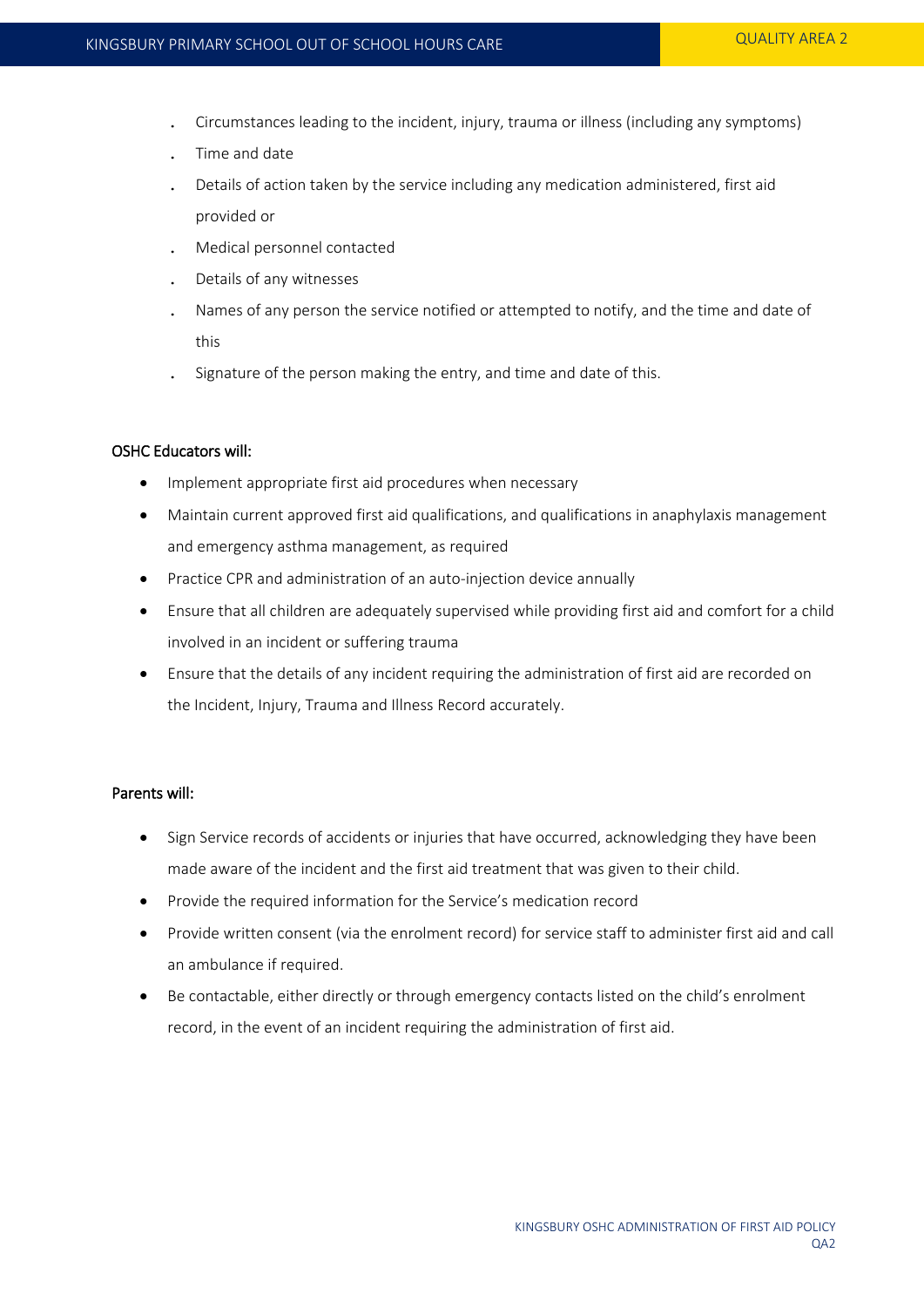#### FIRST AID KIT

The Approved Provider and Coordinator of the Service will ensure that first aid kits are kept in up to date and in accordance with National Education and Care Service Regulations

## All first aid kits at the service will:

- Not be locked.
- Be suitably equipped and sufficient for immediate treatment of injuries for the number of children and staff at the Service.
- Be easily accessible to staff and educators, preferably in a location close to high-risk areas
- Be regularly checked to ensure supplies are adequate and not expired. Contents will promptly be restocked if necessary.
- Be taken on excursions (transportable first aid kits).

#### **FIRST AID KIT CHECKLIST**

Our Service will use the Checklist in Safe Work Australia's First Aid in the Workplace Code of Practice as a guide to what to include in our First Aid Kit.

<https://www.safeworkaustralia.gov.au/doc/model-code-practice-first-aid-workplace>

We will determine the need for additional items to those in the checklist, or whether some items are unnecessary, after analysing the number of children at our Service and what injuries children or adults may incur. We will review our incident, injury, trauma and illness records to help us make a knowledgeable decision about what to include.

# SOURCE:

Australian Children's Education & Care Quality Authority.

Guide to the Education and Care Services National Law and the Education and Care Services National Regulations

ECA Code of Ethics.

Guide to the National Quality Standard.

Your Health and Safety Guide to Workplace amenities and first Aid June 2007: Worksafe Victoria.

http://www.worksafe.vic.gov.au/info/ data/assets/pdf file/0013/12370/vwa\_guide\_to\_workplace\_amenities.pdf

First Aid for low risk Micro Businesses May 2009: Worksafe Victoria

Children's services occupational health and safety compliance kit: Worksafe Victoria